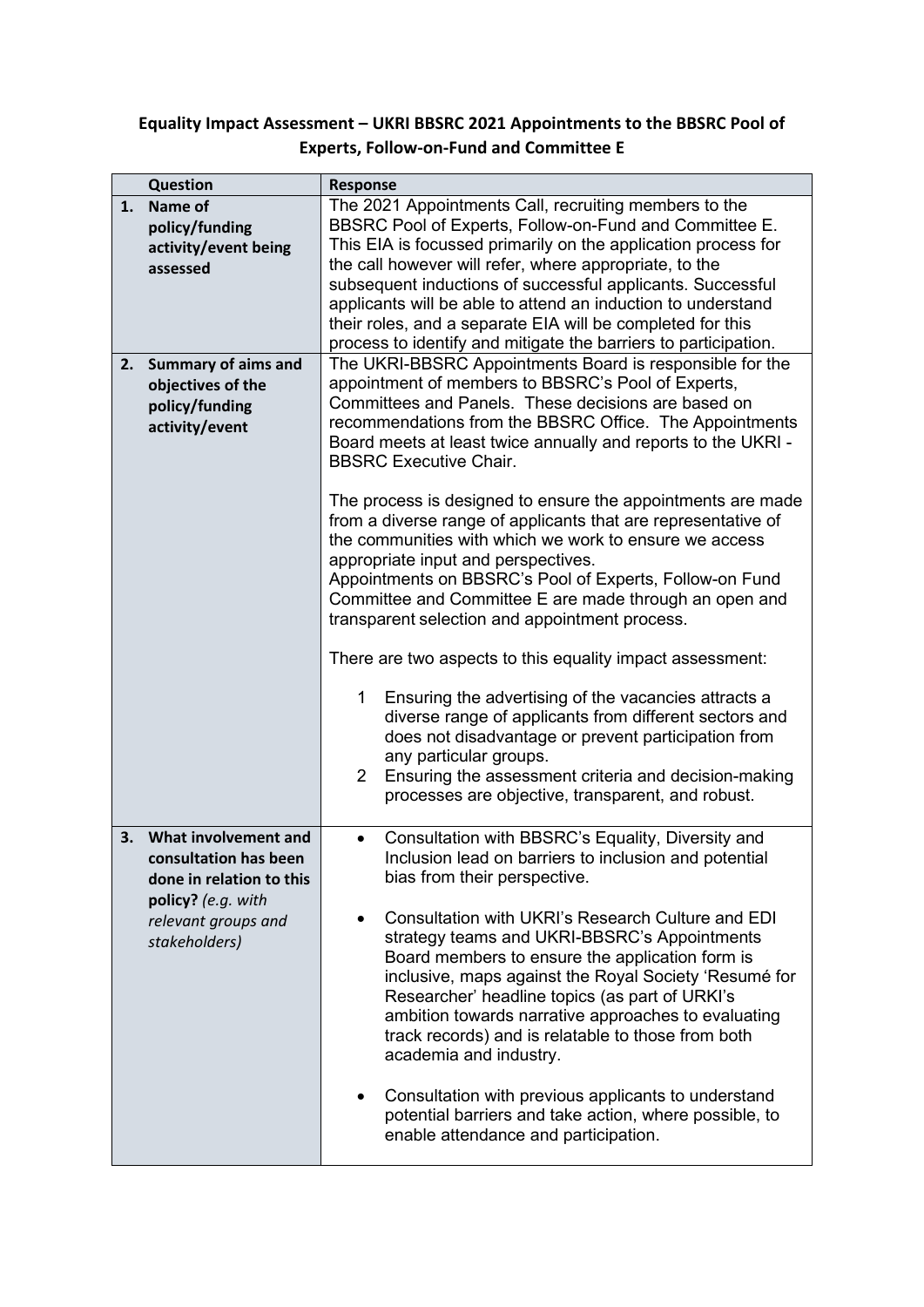|    |                                    | Consultation with BBSRC committee secretariats to<br>$\bullet$<br>understand the number of vacancies, skills and<br>expertise required.<br>BBSRC is committed to equality and inclusion and to enable<br>participation for everyone who applies to our Committees |  |  |
|----|------------------------------------|-------------------------------------------------------------------------------------------------------------------------------------------------------------------------------------------------------------------------------------------------------------------|--|--|
|    |                                    | and Panels and those who are involved in the selection and<br>appointments. To facilitate this, we adopt the following<br>principles:                                                                                                                             |  |  |
|    |                                    | The call is advertised widely to reach the widest<br>possible audience                                                                                                                                                                                            |  |  |
|    |                                    | The advert clearly states the expectations and criteria<br>for the roles. Selection and appointment is made<br>against these pre-published criteria.                                                                                                              |  |  |
|    |                                    | The UKRI-BBSRC website conforms to accessibility<br>requirements for websites, including the ability to<br>adjust the text size or use a text reader on the page.                                                                                                 |  |  |
|    |                                    | The Appointments Board involved in the decision-<br>٠<br>making process has had training in unconscious bias<br>to raise awareness of conditions that may impact on<br>their decision-making.                                                                     |  |  |
|    |                                    | BBSRC is committed to enabling participation for<br>٠<br>people with alternative work patterns, including<br>reduced working hours                                                                                                                                |  |  |
|    |                                    | Individuals are asked to inform BBSRC if they have<br>any additional needs to enable applications to be<br>submitted and to aid attendance/participation at<br>meeting                                                                                            |  |  |
| 4. | Who is affected by the             | <b>Short Term</b>                                                                                                                                                                                                                                                 |  |  |
|    | policy/funding<br>activity/event?  | Anyone who applies to a position on the Pool of<br>Experts, Follow-on Fund or Committee E panels.                                                                                                                                                                 |  |  |
|    |                                    | Long Term:                                                                                                                                                                                                                                                        |  |  |
|    |                                    | Applicants who have a proposal assessed by the Pool                                                                                                                                                                                                               |  |  |
|    |                                    | of Experts, Follow-on-Fund or Committee E<br>The public (through investments through assessment                                                                                                                                                                   |  |  |
|    |                                    | by these panels)                                                                                                                                                                                                                                                  |  |  |
| 5. | What are the                       | BBSRC will review this equality impact assessment regularly<br>to identify any further actions or interventions that are required                                                                                                                                 |  |  |
|    | arrangements for<br>monitoring and | to improve the diversity and inclusion of the Appointments                                                                                                                                                                                                        |  |  |
|    | reviewing the actual               | Process.                                                                                                                                                                                                                                                          |  |  |
|    | impact of the                      | The language of all documentation is reviewed annually and                                                                                                                                                                                                        |  |  |
|    | policy/funding<br>activity/event?  | changes are made where it would improve the understanding<br>or the inclusivity of the document.                                                                                                                                                                  |  |  |
|    |                                    | Anonymised diversity data are monitored throughout the<br>process of application.                                                                                                                                                                                 |  |  |
|    |                                    | The data analysis covers:                                                                                                                                                                                                                                         |  |  |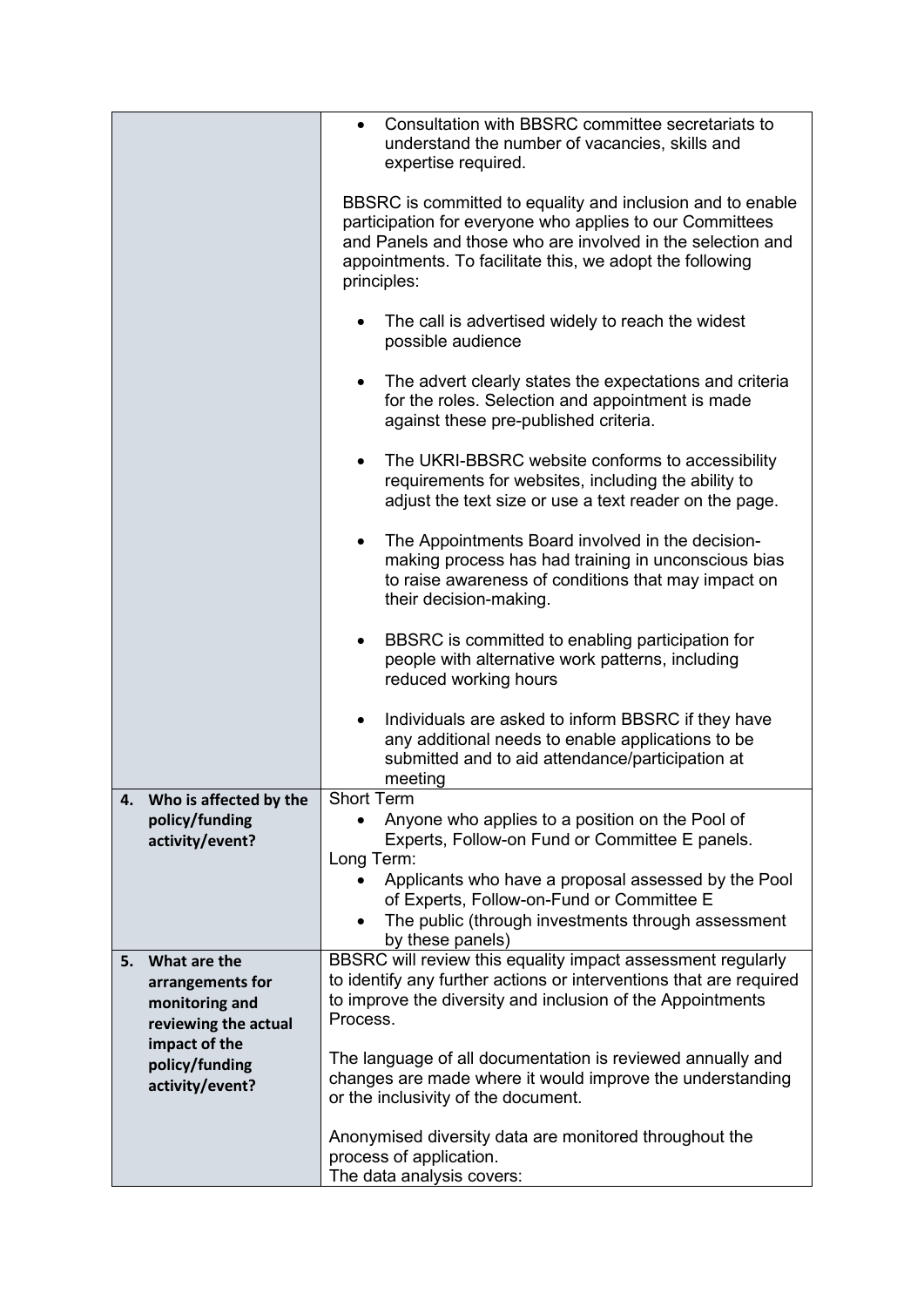| The applicant diversity<br>The diversity of those who are recommended for a<br>position<br>The diversity of those who successfully obtain a<br>$\bullet$<br>position                 |
|--------------------------------------------------------------------------------------------------------------------------------------------------------------------------------------|
| These data are used to monitor trends throughout each<br>Appointments call to provide evidence that our processes are<br>inclusive, or to indicate where improvements could be made. |
| Diversity trends are also monitored over time to see if we have<br>achieved an improvement in the diversity of our committees<br>and panels.                                         |

| <b>Protected</b>                        | Is there a       | Please explain and give                                                                                                                                          | <b>Action to address</b>                                                                                                                                      |
|-----------------------------------------|------------------|------------------------------------------------------------------------------------------------------------------------------------------------------------------|---------------------------------------------------------------------------------------------------------------------------------------------------------------|
| <b>Characteristic</b>                   | potential for    | examples of any                                                                                                                                                  | negative impact (e.g.                                                                                                                                         |
| <b>Group</b>                            | positive or      | evidence/data used                                                                                                                                               | adjustment to the policy)                                                                                                                                     |
|                                         | negative impact? |                                                                                                                                                                  |                                                                                                                                                               |
| Disability*                             | Negative         | Applicants with visual<br>disabilities may find it<br>difficult to access and<br>view the electronic advert<br>and/or complete the on-<br>line application form. | <b>BBSRC</b> can provide a<br>printed version of the<br>application form from<br>anyone who is unable to<br>complete it online.<br>Plenty of breaks are built |
|                                         | Negative         | Members of the<br>Appointments Board with<br>visual disabilities may find                                                                                        | into the agenda at the<br>assessment meeting.                                                                                                                 |
|                                         |                  | it difficult to access and<br>view the electronic<br>applications.                                                                                               | Allow for the potential<br>use of screen readers<br>for personnel who are<br>visually impaired.                                                               |
|                                         |                  |                                                                                                                                                                  | Ensure that colours<br>chosen don't trigger<br>migraines; different<br>colours may assist in<br>this if personnel don't<br>bring their own laptops.           |
|                                         |                  |                                                                                                                                                                  | <b>Ensure that conditions</b><br>that create bias are<br>eliminated during the<br>assessment process.                                                         |
| Gender<br>reassignment                  | None Identified  |                                                                                                                                                                  |                                                                                                                                                               |
| <b>Marriage or</b><br>civil partnership | None Identified  |                                                                                                                                                                  |                                                                                                                                                               |
| <b>Pregnancy and</b>                    | Likely negative  | Applicants may feel                                                                                                                                              | Individuals are                                                                                                                                               |
| maternity                               | impact           | uncomfortable applying                                                                                                                                           | encouraged to contact                                                                                                                                         |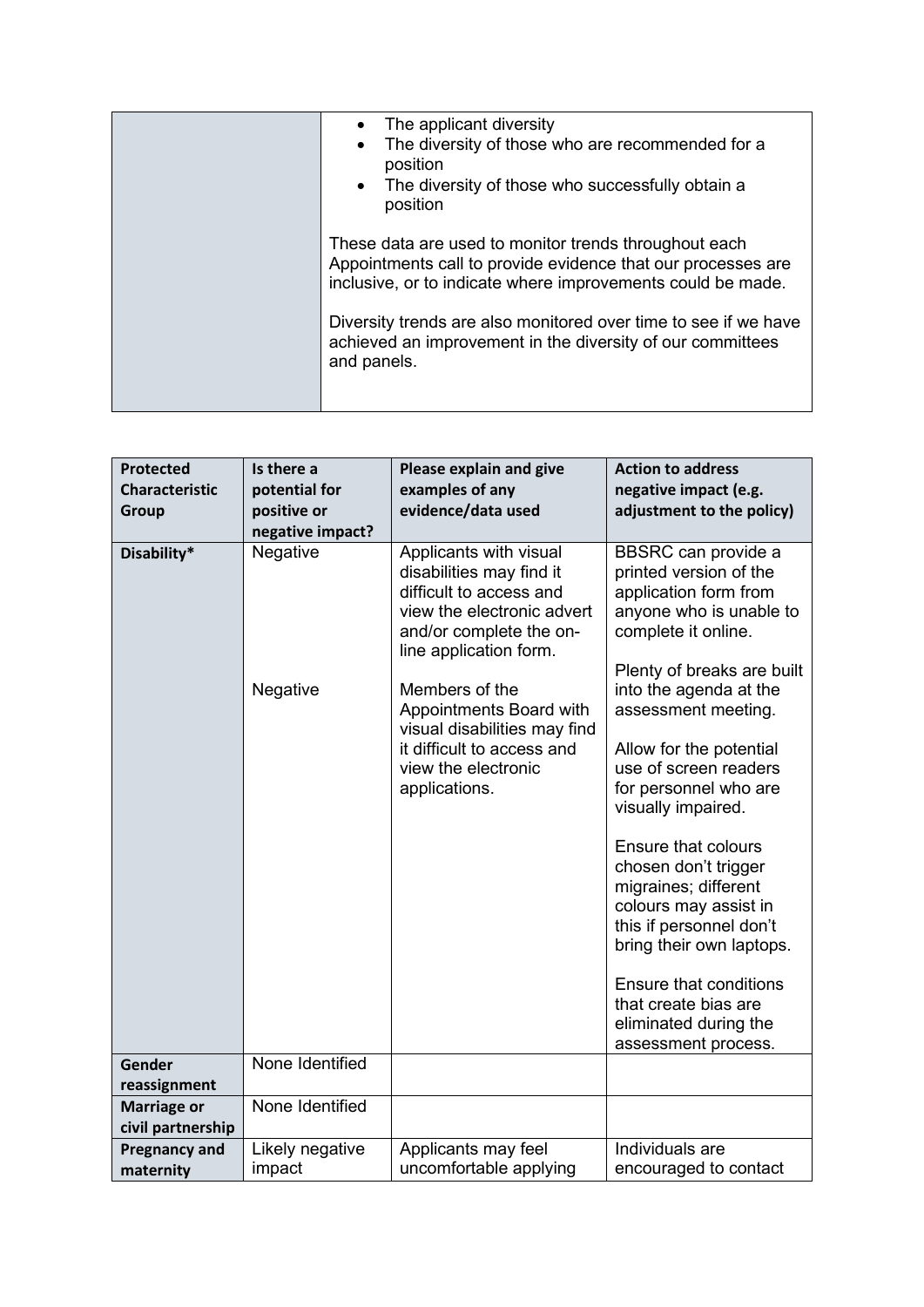|                                                                                             | Possible<br>negative impact | knowing they are<br>currently on or going on<br>maternity leave soon<br>Potential Inductees who<br>are pregnant or on<br>maternity may find it<br>difficult to access the<br>venue and/or participate<br>at the Induction Meeting | the office as it is<br>possible to delay start<br>dates of appointments to<br>allow for maternity leave<br><b>BBSRC</b> consult with all<br>appointed applicants to<br>understand and cater for<br>their requirements for<br>participation.<br>N.B. a separate EIA will<br>be completed for the<br>inductions.                                                                                                                                                 |
|---------------------------------------------------------------------------------------------|-----------------------------|-----------------------------------------------------------------------------------------------------------------------------------------------------------------------------------------------------------------------------------|----------------------------------------------------------------------------------------------------------------------------------------------------------------------------------------------------------------------------------------------------------------------------------------------------------------------------------------------------------------------------------------------------------------------------------------------------------------|
| Race*                                                                                       | None Identified             |                                                                                                                                                                                                                                   |                                                                                                                                                                                                                                                                                                                                                                                                                                                                |
| Possible<br><b>Religion or</b><br>negative impact<br>belief*<br>Possible<br>negative impact |                             | Key dates for the<br>appointments call could<br>coincide with some<br>religious holidays<br>Potential inductees may<br>be unable to participate in<br>the Induction meeting due<br>to religious observances.                      | We have endeavoured<br>to ensure this process<br>does not coincide with<br>religious holidays.<br>However, if individuals<br>are affected, then they<br>are encouraged to<br>contact the office to<br>discuss extensions.<br>Potential Inductees can<br>defer their attendance<br>and where possible<br>attend the next available<br>meeting or alternative<br>arrangements can be<br>made.<br>N.B. a separate EIA will<br>be completed for the<br>inductions. |
| <b>Sexual</b><br>orientation*                                                               | None Identified             |                                                                                                                                                                                                                                   |                                                                                                                                                                                                                                                                                                                                                                                                                                                                |
| Sex (gender)*                                                                               | None Identified             |                                                                                                                                                                                                                                   |                                                                                                                                                                                                                                                                                                                                                                                                                                                                |
| Age*                                                                                        | None Identified             |                                                                                                                                                                                                                                   |                                                                                                                                                                                                                                                                                                                                                                                                                                                                |
| <b>Other (Career</b>                                                                        | Potential                   | Potential applicants from                                                                                                                                                                                                         | Care has been taken to                                                                                                                                                                                                                                                                                                                                                                                                                                         |
| <b>Stage and</b><br><b>Background)</b>                                                      | Negative                    | non-academic<br>backgrounds (eg. public<br>sector), industrialists and<br>those on an alternative<br>career path may not think<br>that this opportunity is<br>appropriate for them.                                               | ensure that the call text<br>is inclusive of these<br>applicants, and the<br>application form has<br>been crafted in<br>consultation with UKRI<br><b>Research Culture EDI</b><br>strategy teams and the<br>Appointments Board to<br>ensure it is inclusive.                                                                                                                                                                                                    |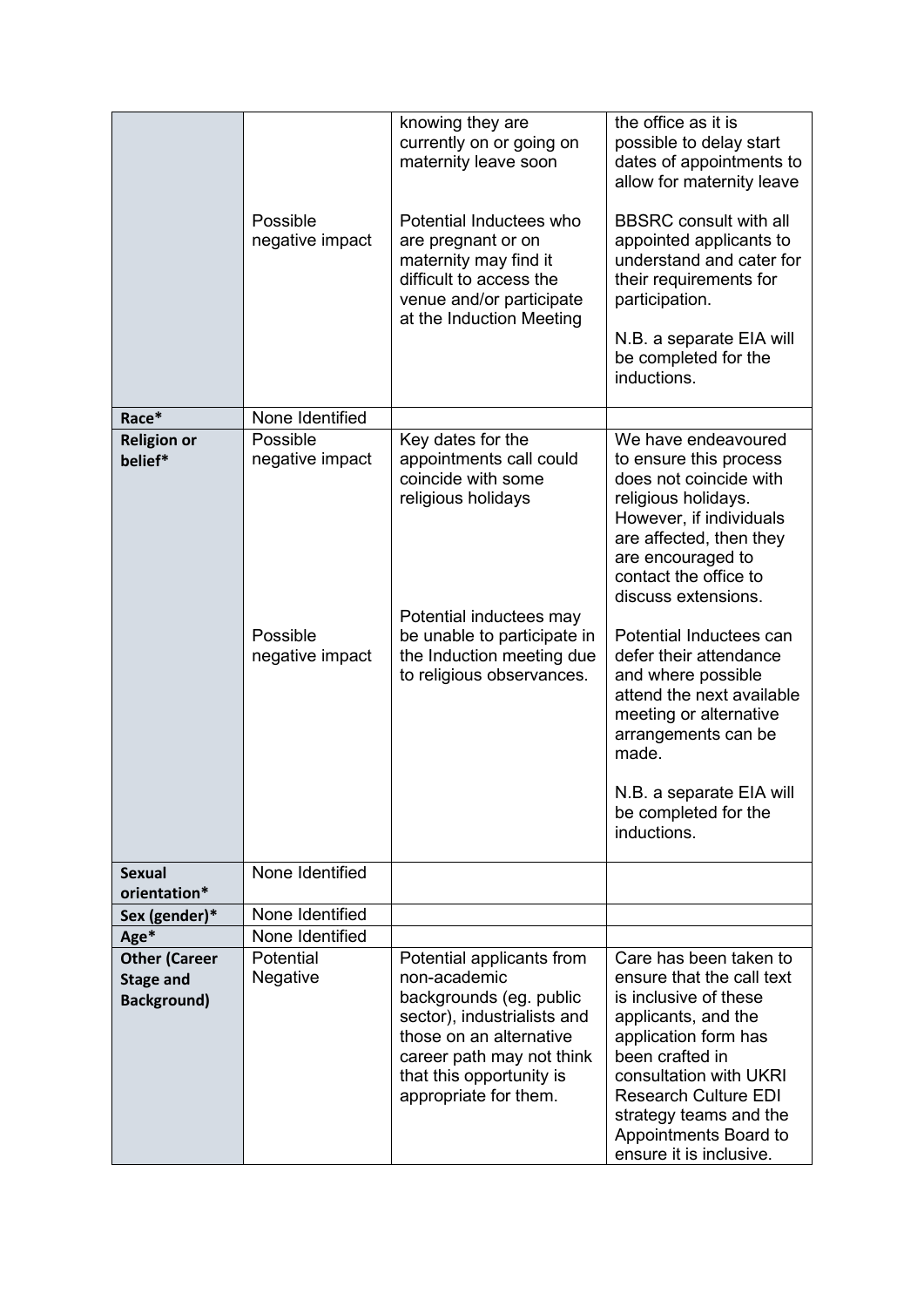| <b>Other</b><br>(Parenting<br>/Caring/<br>Guardianship<br>responsibilities) | Possible<br>negative impact | Applicants may be<br>cautious about committing<br>to attend meetings that<br>may conflict with these<br>responsibilities or incur<br>additional costs for | <b>UKRI Policy states that</b><br>the cost of additional<br>caring responsibilities<br>while on BBSRC<br>business can be<br>reclaimed. |
|-----------------------------------------------------------------------------|-----------------------------|-----------------------------------------------------------------------------------------------------------------------------------------------------------|----------------------------------------------------------------------------------------------------------------------------------------|
|                                                                             |                             | additional care.                                                                                                                                          | This will be reflected in<br>the EIA for the relevant<br>activities.                                                                   |

\*In addition to the above, steps will be taken throughout the appointment process to minimise discriminatory practices. This includes:

- UKRI-BBSRC strive for diversity within the BBSRC Appointments Board responsible for the final appointments (across protected characteristics, as well as expertise, geographical location, career stage and background).
- Care has been taken to ensure the language in the call text is inclusive. Care has been taken to ensure the language and format of the application form is inclusive

## **Evaluation:**

| Question                                                                                                                                                                                                                                                                                                                                            | <b>Explanation / justification</b>                                                                                                                   |                                                                                                                                                       |
|-----------------------------------------------------------------------------------------------------------------------------------------------------------------------------------------------------------------------------------------------------------------------------------------------------------------------------------------------------|------------------------------------------------------------------------------------------------------------------------------------------------------|-------------------------------------------------------------------------------------------------------------------------------------------------------|
| Is it possible the proposed policy or activity<br>or change in policy or activity could<br>discriminate or unfairly disadvantage<br>people?                                                                                                                                                                                                         | Some groups may be disadvantaged but<br>mitigations have been put in place. Support will<br>be provided to individuals where they are<br>identified. |                                                                                                                                                       |
| <b>Final Decision:</b>                                                                                                                                                                                                                                                                                                                              | <b>Tick the</b><br>relevant<br>box                                                                                                                   | Include any explanation / justification<br>required                                                                                                   |
| No barriers identified, therefore<br>1.<br>activity will proceed.                                                                                                                                                                                                                                                                                   |                                                                                                                                                      |                                                                                                                                                       |
| You can decide to stop the policy or<br>2.<br>practice at some point because the<br>data shows bias towards one or more<br>groups                                                                                                                                                                                                                   |                                                                                                                                                      |                                                                                                                                                       |
| 3. You can adapt or change the policy in<br>a way which you think will eliminate<br>the bias                                                                                                                                                                                                                                                        |                                                                                                                                                      | Some groups may be disadvantaged<br>but mitigations have been put in<br>place. Support will be provided to<br>individuals where these are identified. |
| Barriers and impact identified,<br>4.<br>however having considered all<br>available options carefully, there<br>appear to be no other proportionate<br>ways to achieve the aim of the policy<br>or practice (e.g. in extreme cases or<br>where positive action is taken).<br>Therefore you are going to proceed<br>with caution with this policy or |                                                                                                                                                      |                                                                                                                                                       |